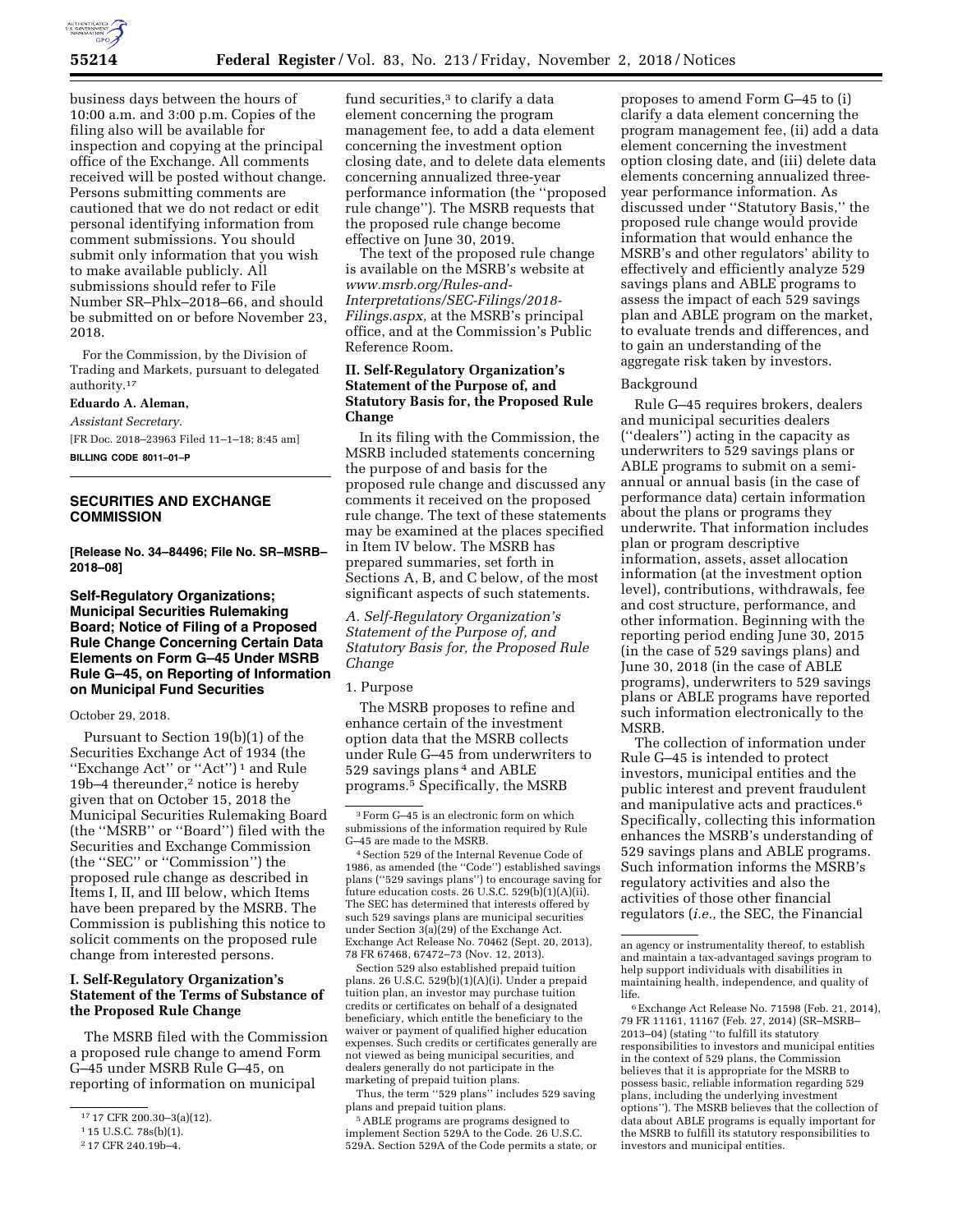Industry Regulatory Authority, Inc., and banking regulators) that are charged with examining and enforcing MSRB rules.

## Enhancements to Rule G–45

A. Clarification of Program Management Fee Data Element

Throughout the seven reporting periods during which the MSRB has analyzed data submitted on Form G–45, the MSRB has observed anomalies in the data submitted under Investment Option information. Those anomalies related to the program management fee and, as discussed below under ''New Investment Option Closing Date Data Element,'' to investment options that closed during the reporting period. Form G–45, under the Investment Option information subsection ''Program Management Fee,'' requires that an underwriter report the program management fee (expressed as an annual percentage of 529 savings plan or ABLE program assets) assessed by the 529 savings plan or ABLE program. The program management fee typically is a separately identifiable percentage that is shown in the fee table for the 529 savings plan or ABLE program, but for some 529 savings plans and ABLE programs, this is not the case. Instead for those 529 savings plans or ABLE programs, the program management fee is assessed by the underlying mutual fund in which the investment option invests (this is typically done through a 529 or ABLE share class of the mutual fund). Underwriters for those 529 savings plans or ABLE programs generally report the program management fee as zero on Form G–45, and then may add explanatory information in the notes section of the form about the fee. That explanatory information, however, may or may not actually disclose the program management fee in a format that is typically used for comparison—*i.e.,* as an annual percentage of 529 savings plan or ABLE program assets. The proposed rule change would clarify that the underwriter must report the program management fee as an annual percentage of assets (*e.g.,* x.xx%) no matter whether the program management fee is assessed by the underlying mutual fund or by the 529 savings plan or ABLE program itself. The underwriter would not be able to report the program management fee as zero and then explain in a note that it is assessed by the underlying mutual fund. Thus, the proposed rule change would allow the MSRB, as well as other regulators, to analyze data in a uniform format that would facilitate (i)

comparison among 529 savings plans and ABLE programs, (ii) the evaluation of trends and differences, and (iii) the identification of potential risks to investors that may affect those 529 savings plans and ABLE programs.

B. New Investment Option Closing Date Data Element

From time to time, an investment option offered in a 529 savings plan may close to new investors, but allow current account owners who have allocated account value to an investment option to continue to invest in that ''closed'' investment option. Alternatively, the 529 savings plan may close an investment option completely.7 In either case, the investment option data submitted for that investment option on Form G–45 can be contrary to what the MSRB would have expected for the investment option when compared to prior reporting periods, and the MSRB may not be able to easily determine why such variance occurred. To address this issue, the proposed rule change would add check-the-box items to Form G–45 that would alert the MSRB about whether an investment option has closed to new investors, but allows current account owners to contribute funds, or whether the investment option has closed to all investors.

C. Deletion of Three-Year Annualized Performance Data Requirement

The MSRB sought public comment about providing additional data concerning the investment options offered in 529 savings plans and ABLE programs.8 In response, the MSRB received the suggestion that the MSRB no longer require that an underwriter submit three-year annualized performance information for an investment option on Form G–45.

Form G–45 requires that underwriters annually report (i) total returns, including sales charges, (ii) total returns, excluding sales charges, and (iii) benchmark return percent for

8MSRB Notice 2017–17 (Aug. 22, 2017) (the ''Request for Comment''). Specifically, the MSRB sought comment on a possible clarification to the data it currently receives about the program management fee and about requiring underwriters to submit additional data relating to (i) performance data—*i.e.,* to provide additional information about the benchmark return percent and to provide performance data by asset class and (ii) the investment option closing date. The Board determined not to proceed with the collection of additional performance data.

specified periods, including annualized or annual three-year percent. At the time the MSRB approved Form G–45, the College Savings Plans Network's (CSPN) voluntary disclosure principles that provide recommendations to the state entities that establish and maintain 529 savings plans (the ''disclosure principles'') 9 and which commenters stated were the industry norm in other rulemakings, recommended that such disclosure be made.10 However, since that time, CSPN has updated the disclosure principles, and CSPN no longer recommends that a 529 savings plan include three-year performance information.11 Further, three-year annualized performance information is not required by the SEC for mutual funds.

The MSRB has determined that Form G–45, even without the three-year performance data, would continue to provide the MSRB with sufficient performance information to assist the MSRB with its analysis of 529 savings plans and ABLE programs. Therefore, because the MSRB believes that it will have sufficient performance information, it is no longer an appropriate regulatory burden and should be eliminated to avoid unnecessary costs.

### 2. Statutory Basis

The MSRB Section 15B(b)(2) of the Exchange Act 12 provides that:

[t]he Board shall propose and adopt rules to effect the purposes of this title with respect to transactions in municipal securities effected by brokers, dealers, and municipal securities dealers and advice provided to or on behalf of municipal entities or obligated persons by brokers, dealers, municipal securities dealers, and municipal advisors

According to CSPN, CSPN, the states that administer 529 plans (*i.e.,* 529 savings plans and prepaid tuition plans) and their private sector partners are committed to clarifying and enhancing disclosure and offering materials for 529 plans. CSPN stated that it adopted voluntary disclosure principles to enhance the comparability of information that investors should consider when investing in 529 savings plans. *See* College Savings Plan Network Disclosure Principles Statement No. 6 (adopted July 1, 2017).

10*See* File No. SR–MSRB–2013–04 (proposed rule change consisting of new MSRB Rule G–45, on reporting of information on municipal fund securities, and Form G–45, and amendments to Rule G–8, on books and records, and Rule G–9, on preservation of records); College Savings Plans Network Disclosure Principles Statement No. 5 (adopted May 3, 2011).

11College Savings Plans Network Disclosure Principles Statement No. 6 (adopted July 1, 2017). 12 15 U.S.C. 78*o*–4(b)(2).

<sup>7</sup>As noted previously, with the reporting period ending June 30, 2018, underwriters to ABLE programs began to submit information about the ABLE programs they underwrite on Form G–45. The MSRB believes that, similar to the investment options offered in 529 savings plans, investment options in ABLE programs may close to investors.

<sup>9</sup>CSPN, a non-profit organization, was established as an affiliate to the National Association of State Treasurers, to make higher education more attainable and to serve as a clearinghouse for information among stateadministered college savings programs.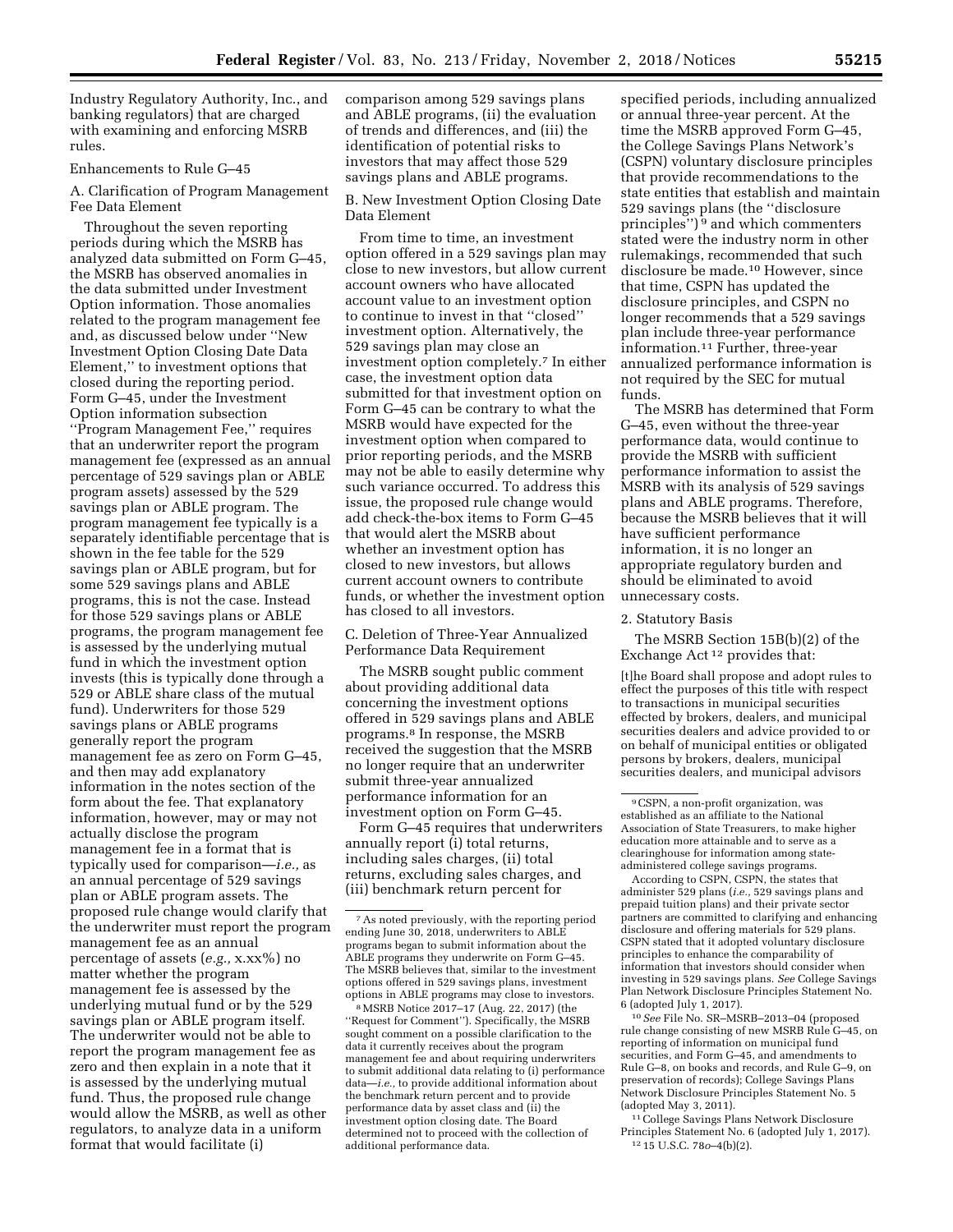with respect to municipal financial products, the issuance of municipal securities, and solicitations of municipal entities or obligated persons undertaken by brokers, dealers, municipal securities dealers, and municipal advisors.

Section 15B(b)(2)(C) of the Exchange Act 13 provides that the MSRB's rules shall:

be designed to prevent fraudulent and manipulative acts and practices, to promote just and equitable principles of trade, to foster cooperation and coordination with persons engaged in regulating, clearing, settling, processing information with respect to, and facilitating transactions in municipal securities and municipal financial products, to remove impediments to and perfect the mechanism of a free and open market in municipal securities and municipal financial products, and, in general, to protect investors, municipal entities, obligated persons, and the public interest.

The MSRB believes that the proposed rule change is consistent with Sections 15B(b)(2) 14 and 15B(b)(2)(C) 15 of the Exchange Act. The proposed rule change would help prevent fraudulent and manipulative acts and practices, promote just and equitable principles of trade, and foster cooperation and coordination with persons engaged in regulating transactions in municipal securities.

The proposed rule change would help prevent fraudulent and manipulative acts and practices. The proposed rule change would allow the MSRB to analyze data in a uniform format that would facilitate the (i) efficient and effective comparison among 529 savings plans and ABLE programs, (ii) evaluation of trends and differences, and (iii) identification of potential risks to investors that may affect those 529 savings plans and ABLE programs. The ability to identify trends and differences, also would enable the regulators that are charged with inspecting for compliance with and enforcing the MSRB's rules, as noted above, to better determine whether the 529 savings plan or ABLE program disclosure documents and marketing materials, which underwriters generally draft or participate in drafting, are consistent with the data submitted to the MSRB. Further, the ability to identify potential risks to investors from the Form G–45 data analysis would inform the MSRB with its development of rulemaking and interpretive guidance priorities with respect to MSRB regulated entities. Further, the ability to identify potential risks to investors from the Form G–45 data would inform other

regulators with their development of their priorities for risk-based compliance examinations for such regulated entities. These enhanced oversight abilities, in turn, would help prevent fraudulent and manipulative acts and practices.

The proposed rule change also would promote just and equitable principles of trade. For the same reasons that the proposed rule change would help prevent fraudulent and manipulative acts and practices, the proposed rule change also would promote just and equitable principles of trade.

In addition, the proposed rule change would foster cooperation and coordination with persons engaged in regulating municipal securities transactions. For the same reasons that the proposed rule change would help prevent fraudulent and manipulative acts and practices, the proposed rule change also would foster cooperation and coordination with persons engaged in regulating municipal securities transactions. In addition, as discussed under ''Deletion of Three-Year Annual Performance Data Requirement,'' the proposed rule change would make the collection of performance data under Form G–45 more consistent with what is required by other financial regulators and with current industry norms, and thereby also would foster regulatory coordination with persons engaged in regulating municipal securities transactions.

Moreover, the MSRB believes that the proposed rule change is consistent with the MSRB's statutory obligation to protect investors and municipal entities. To fulfill this responsibility, it is necessary for the MSRB to have a complete and reliable data set about 529 savings plans and ABLE programs, including the investment options offered in those 529 savings plans and ABLE programs. The proposed rule change would provide the MSRB with additional meaningful data about the investment options offered in those plans or programs—specifically, the proposed rule change would clarify an existing data element relating to the program management fee and would add a data element in the form of a check the box to alert the MSRB about the closing of an investment option during the reporting period. This clarification and additional data element would facilitate the MSRB's ability to efficiently and effectively analyze the market for 529 savings plans and ABLE programs as well as to evaluate trends and differences among 529 savings plans and the ABLE programs. The MSRB believes that understanding the investment options

and the costs associated with 529 savings plans and ABLE programs as well as the other data collected under Rule G–45 are basic requirements for regulation and necessary to assist the MSRB with its evaluation as to whether its regulatory scheme for dealers that sell interests in or underwrite ABLE programs and/or 529 savings plans is sufficient, or whether additional rulemaking is necessary to protect investors. Further, as previously noted, the information that would be collected by the proposed rule change would help the MSRB and other regulators that examine dealers prioritize their efforts with respect to those dealers that sell interests in or underwrite ABLE programs and 529 savings plans. Those other regulators may use this information to determine the nature or timing of risk-based dealer examinations. In addition, under the proposed rule change, the MSRB would no longer collect three-year performance data about the investment options and their related benchmarks, if any. As discussed under ''Deletion of Three-Year Annual Performance Data Requirement,'' the proposed rule change thereby would make the collection of performance data under Form G–45 more consistent with what is required by other financial regulators and with current industry norms. Thus, the MSRB believes that the information to be collected by the proposed rule change would better enable the MSRB to protect investors in these programs and plans and the municipal entities that offer 529 savings plans and ABLE programs.

## *B. Self-Regulatory Organization's Statement on Burden on Competition*

Section 15B(b)(2)(C) of the Exchange Act 16 requires that MSRB rules be designed to not impose any burden on competition not necessary or appropriate in furtherance of the purposes of the Act. In accordance with the Board's policy on the use of economic analysis, the Board has reviewed the proposed rule change.17 To fulfill its responsibility to protect investors, the MSRB must have current and reliable information about the fees and expenses assessed under such programs or plans and the market for 529 savings plans and ABLE programs as a whole. The proposed rule change is

<sup>13</sup> 15 U.S.C. 78*o*–4(b)(2)(C).

<sup>14</sup> 15 U.S.C. 78*o*–4(b)(2).

<sup>15</sup> 15 U.S.C. 78*o*–4(b)(2)(C).

<sup>16</sup> *Id.* 

<sup>17</sup>Policy on the Use of Economic Analysis in MSRB Rulemaking, available at *[http://msrb.org/](http://msrb.org/Rules-and-Interpretations/Economic-Analysis-Policy.aspx) [Rules-and-Interpretations/Economic-Analysis-](http://msrb.org/Rules-and-Interpretations/Economic-Analysis-Policy.aspx)[Policy.aspx.](http://msrb.org/Rules-and-Interpretations/Economic-Analysis-Policy.aspx)* For those rule changes which the MSRB seeks immediate effectiveness, the MSRB usually focuses exclusively its examination on the burden of competition on regulated entities.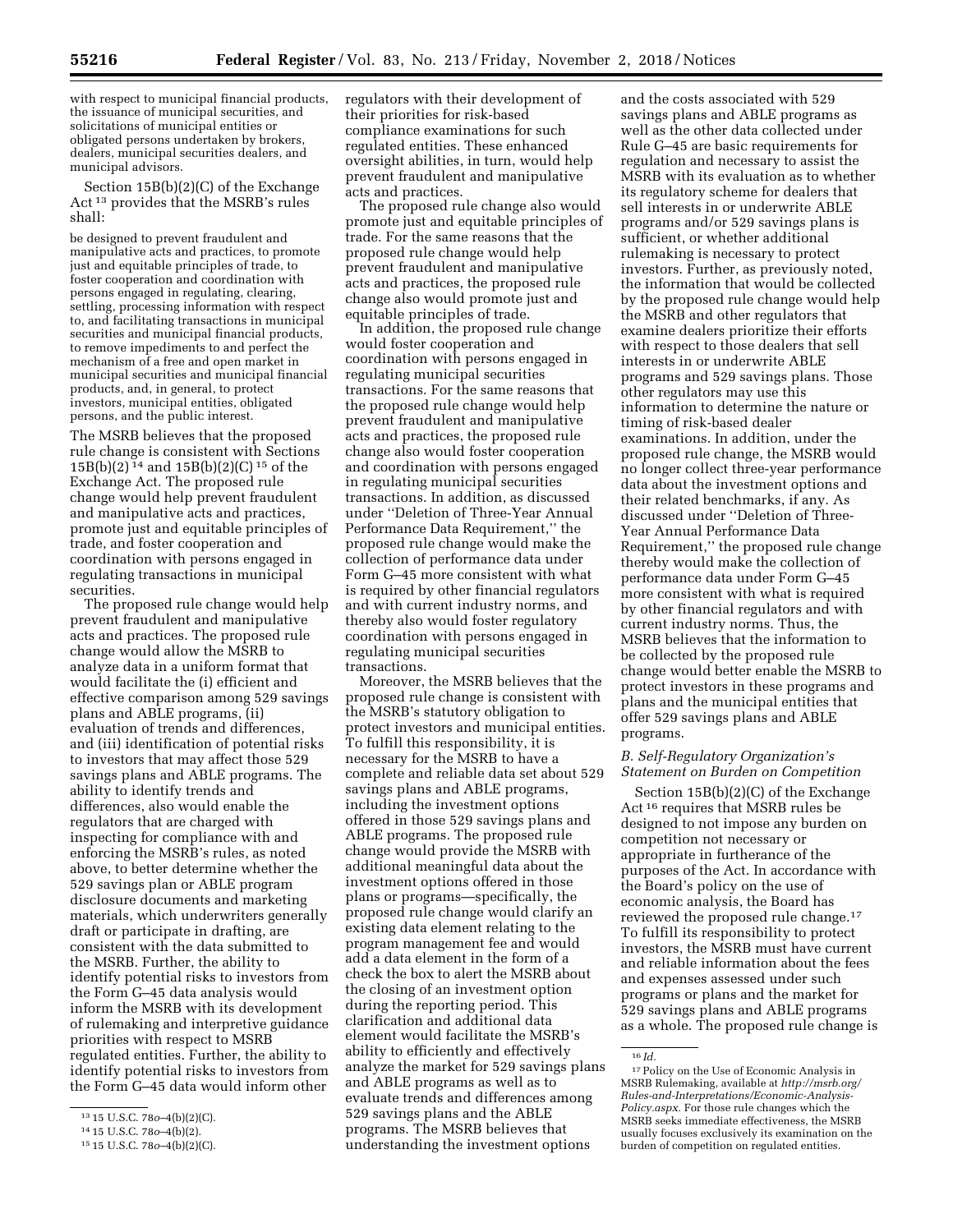necessary for the MSRB to gather relevant data required to ensure the MSRB's regulatory scheme is sufficient and/or to determine whether additional rulemaking is necessary to protect investors.

The need for the proposed rule change to Form G–45 arises from the MSRB's oversight of dealers acting as underwriters to 529 savings plans and ABLE programs. The MSRB believes that this information is required to ensure effective regulation of dealers that sell interests in and underwriters to 529 savings plans and ABLE programs. Since certain data elements are not disclosed or readily available in some instances, rulemaking is required to bring the information to light. Specifically,

1. In certain instances, the program management fee is included in the total fund operating expenses assessed by the underlying mutual fund and thus is not separately disclosed. This makes comparing and analyzing program management fees across plans difficult; and

2. From time to time, an investment option may either close to new investors but allow current account owners to continue to invest or may close to new investors or all investors completely. Therefore, investment data submitted for that investment option may not accurately portray the real annualized return.

The proposed rule change to Form G–45 would clarify the requirement of an existing data element, the program management fee, and the collection of an additional data element (check-theboxes) about the investment option closing date information to remedy the above concerns. The MSRB can therefore remove the burden on submitters of unnecessary follow-ups for what is, in reality, accurate albeit incomplete data. In addition, the proposed rule change would delete the requirements to report three-year annualized performance data for each investment option and any related benchmark.

The MSRB has evaluated alternatives to the proposed rule change with regard to obtaining some of the above information without the proposed rule change to Form G–45. However, none of these alternatives is preferable to the proposed requirements. For example, the program management fee, as an annual percentage of assets, is already submitted by the underlying mutual funds in disclosure documents to the SEC. However, to obtain the total program management fee for an entire municipal security fund through a review of disclosure documents, the

MSRB would have to manually sift through the disclosures for all underlying funds and calculate the total program management fee based on a weighted-average of assets under management for each fund. For regulatory purposes, the MSRB needs to efficiently obtain a consistent set of uniform, reliable and relevant information about 529 savings plans and ABLE programs in order to compare across plans. Another alternative to the proposed rule change to Form G–45 is a manual review of information in plan disclosure documents submitted to the MSRB's Electronic Municipal Market Access (EMMA®) 18 website or on 529 savings plan or ABLE program websites. A manual review of information would be insufficient and inefficient.

The benefits from collecting program management fee and investment option closing date data should exceed the costs. These benefits include enhanced regulatory oversight of underwriters to 529 savings plans and ABLE programs and improved understanding of the 529 savings plan and ABLE program marketplace. More importantly, since the remaining data elements are readily available to submitters, the costs associated with the current recommendation would be relatively minor.19

Specifically, the program management fee expressed as an annual percentage of assets for each share class is already disclosed to the SEC, as the SECregistered underlying mutual fund in which an investment option invests is required to disclose the percentage of the program management fee in the disclosure documents that it submits to the SEC. The costs of the submission process would be minor. Likewise, the costs of submitting the investment option closing date would be negligible as the issuer supplements the disclosure documents for the 529 savings plan with that information.20 Consequently, the benefits should exceed the costs after the proposed rule change would be implemented by the industry.

In addition to voicing their opinions on the MSRB's proposed clarification of and new data element requirements, commenters also requested that the MSRB consider eliminating the current requirement to report three-year

annualized performance information under Rule G–45, as the industry standard no longer includes the threeyear returns information as a part of the performance disclosure.21 The MSRB concurs that omitting the three-year annualized performance data would not materially change the MSRB's regulatory capability in this area, and submitters should benefit from a reduced burden when they no longer need to report this information. The MSRB believes the cost savings from no longer requiring the three-year annualized performance data should outweigh the benefit provided by the data.

In the aggregate, the MSRB believes that the proposed rule change would provide a range of benefits, including reducing regulatory inefficiencies to facilitate an efficient and effective regulatory oversight of relevant underwriters and dealers. Although the proposed rule change may impose some costs on underwriters and/or require them to revise certain business practices and spend additional resources. The MSRB believes that the total costs would be less than the aggregate benefits that would accrue over time to the market.

Effect on Competition, Efficiency and Capital Formation

The MSRB believes that the proposed rule change would facilitate regulatory oversight of the municipal fund security market and promote capital formation by informing rulemaking, preventing fraud, and protecting investors. At present, the MSRB is unable to quantitatively evaluate the magnitude of efficiency gains or losses, or the impact on capital formation, but believes that the benefits outweigh the costs over the long term, as the costs of compliance are expected to be minor. Additionally, in the MSRB's view, the proposed rule change does not result in an undue burden on competition since it would apply to all underwriters of 529 savings plans and ABLE programs equally.22

Competition, however, may be adversely affected if, to compensate for costs and regulatory burden, underwriters would raise the fees charged to issuers, resulting in issuers refraining from using dealers to engage directly with potential investors, or

<sup>18</sup>EMMA is a registered trademark of the MSRB. 19Commenters confirmed that there is limited burden associated with providing investment option closing date information to the MSRB. As to the program management fee, commenters generally agree that it is not burdensome to report.

<sup>20</sup>As noted previously, the MSRB believes that issuers of ABLE programs also would supplement their disclosure documents with an investment option's closing date.

<sup>21</sup> In addition to the three-year performance data, the MSRB currently requires the performance data for year-to-date, one-year, five-years, ten-years and since inception.

<sup>22</sup>The proposed rule change would not impose any burden on non-underwriting dealers that only sell interests in either 529 savings plans or ABLE programs.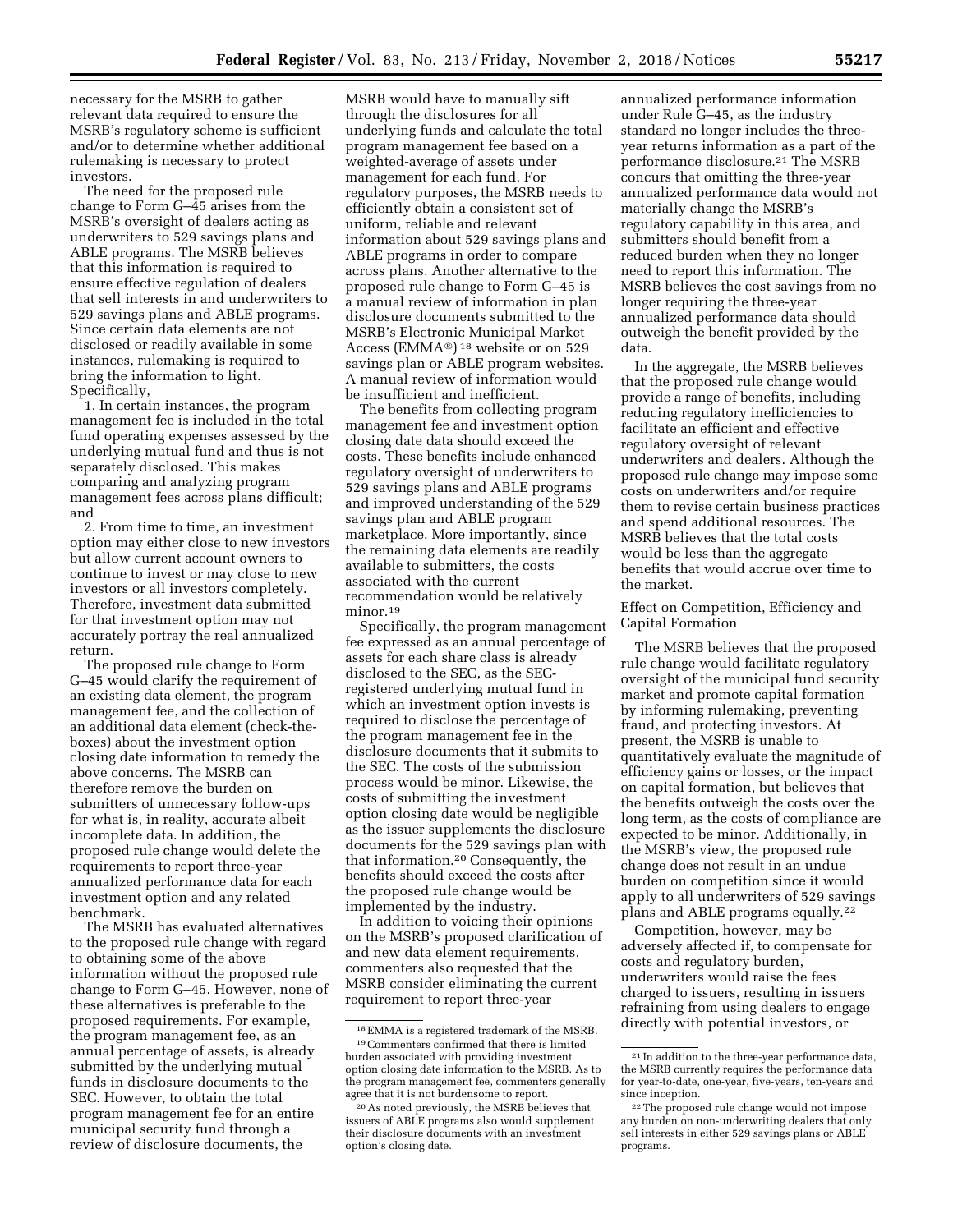passing on some portion of the higher fee amount to investors.

The MSRB believes that the proposed rule change would not impose an unnecessary or inappropriate regulatory burden on small regulated entities, as the burden on underwriters should be proportional to their business activities in relation to 529 savings plans and ABLE programs.

## *C. Self-Regulatory Organization's Statement on Comments on the Proposed Rule Change Received From Members, Participants, or Others*

The MSRB sought public comment about providing additional data concerning the investment options offered in 529 savings plans and ABLE programs.23 In response to the Request for Comment, the MSRB received six comment letters.24 Commenters generally opposed providing additional data to the MSRB. However, commenters suggested that they could more easily provide data relating to two of the items about which the MSRB sought comment (a clarification concerning the program management fee and data concerning the investment option closing date) than the other two items with which the MSRB sought comment but with which the Board determined not to proceed. Further, one commenter suggested that the MSRB amend Form G–45 to delete the requirement that an underwriter submit investment option annualized three-year performance information 25 and another commenter specifically supported that suggestion.26

Additional Investment Option Data

### i. Program Management Fee

Although commenters generally opposed any amendment to Form G–45, one commenter, SIFMA, stated that it

generally supports the proposed rule change relating to the program management fee, however, SIFMA gave this support while also sharing the concerns about this item expressed by the ICI. Other commenters stated that the program management fee could be proprietary,27 costly to report separately due to programming costs,28 and that reporting the percentage of the fee separately could lead to the MSRB ''double counting'' the amount of the program management fee.29

The MSRB continues to believe that it is important to receive information about the program management fee in a uniform manner. With its adoption of Rule G–45 and Form G–45, the MSRB recognized the importance of receiving consistent and reliable information about 529 savings plans for the MSRB to fulfill its mission to protect investors. This information allows the MSRB, as well as other regulators, to analyze the data in a format that can be sorted to foster a better understanding of the 529 savings plan industry. Without that information, the analytical process is not as efficient as it otherwise could be.

Moreover, the SEC-registered underlying mutual fund in which an investment option invests is required to disclose the percentage of the program management fee in the disclosure documents that it submits to the SEC. The MSRB has obtained this information through such a review. The MSRB submits that the percentage of the program management fee is not proprietary, as it is disclosed to the SEC in public documents. For that same reason, the MSRB believes that underwriters would incur minimal costs, if any, if they were to report the percentage of the program management fee separately.

As far as the double counting of the program management fee, the MSRB currently has the analytical tools necessary to ensure that the percentage of the program management fee is not double counted. Underwriters could simply continue to alert the MSRB in the notes section of Form G–45, that the program management fee is assessed by the underlying mutual fund in which the investment option invests. The MSRB then would take the note into consideration when it analyzes the underlying fund expenses for an investment option.

ii. Investment Option Closing Date

Four commenters submitted comments about providing information

about an investment option closing date. In general, commenters stated that they did not oppose the proposal, and that the information would be easily reportable, but that reporting such information may increase costs to the 529 savings plan, and they were not certain why the information would be meaningful to the MSRB.30 Commenters explained that the increased costs could result because the 529 savings plan would not be able to use the data it submits to other regulators on Form G– 45.31

The MSRB believes that having information about the investment option closing date would enhance the ability of the MSRB to analyze investment option data in a timely and efficient manner. As commenters acknowledged, underwriters have this information (a 529 savings plan must supplement its program disclosure booklet with this information in a timely manner to comply with its obligations under the federal securities laws). As noted under ''Self-Regulatory Organization's Statement on Burden on Competition,'' the MSRB believes that providing an investment option closing date should not materially increase costs for underwriters.

iii. Three-Year Annualized Performance Information

As noted under ''Self-Regulatory Organization's Statement of the Purpose of, and Statutory Basis for, the Proposed Rule Change,'' Form G–45 requires that underwriters annually report (i) total returns, including sales charges, (ii) total returns, excluding sales charges, and (iii) benchmark return percent for specified periods, including annualized or annual three-year percent. At the time the MSRB approved Form G–45, the disclosure principles which commenters stated were the industry norm in other rulemakings, recommended that such disclosure be made.32 However, since that time, CSPN has updated the disclosure principles,

<sup>23</sup>*See* note 8, *supra.* 

<sup>24</sup>The MSRB received letters from the State of West Virginia: Letter from John D. Perdue, West Virginia State Treasurer, dated September 18, 2017 (''West Virginia''); American Funds Distributors, Inc.: Letter from Maria Manotok, Senior Counsel, dated September 21, 2017 (''American Funds''); Ascensus College Savings: Letter from Sandra Madden, General Counsel, dated September 21, 2017 (''Ascensus''); College Savings Plans Network and College Savings Foundation: Letter from Richard J. Polimeni, Chairman, College Savings Foundation, and Young Boozer, Chairman, College Savings Plans Network, dated September 21, 2017 (''CSPN and CSF''); Investment Company Institute: Letter from Tamara K. Salmon, Senior Associate Counsel, dated September 21, 2017 (''ICI''); Securities Industry and Financial Markets Association: Letter from Leslie M. Norwood, Managing Director and Associate General Counsel, and Bernard Canepa, Vice President and Assistant General Counsel, dated September 21, 2017 (''SIFMA'').

<sup>25</sup>*See* ICI letter.

<sup>26</sup>*See* SIFMA letter.

<sup>27</sup>*See* Ascensus letter.

<sup>28</sup>*See* ICI letter.

<sup>29</sup> *Id.* 

<sup>30</sup>*See* American Funds letter (''[a]though we do not oppose the requirement that 529 plan underwriters report whether an investment option has closed to new investors, we are concerned that the Proposal would require 529 plan underwriters to collect and provide to the MSRB new information''); Ascensus letter (''w]e have the investment option closing dates and can provide this information if applicable''); ICI letter (''[t]o the extent the MSRB revises Form G–45 to elicit this information in an easy-to-disclose format (*e.g.,* as a ''check-the-box'' question), it is information that our members could easily report''); and SIFMA letter (''[w]e generally support the draft amendments pertaining to the program management fee and investment option closing data elements; however, we concur with the ICI on these points'').

<sup>31</sup>*See, e.g.,* American Funds letter and ICI letter. 32*See* note 10.